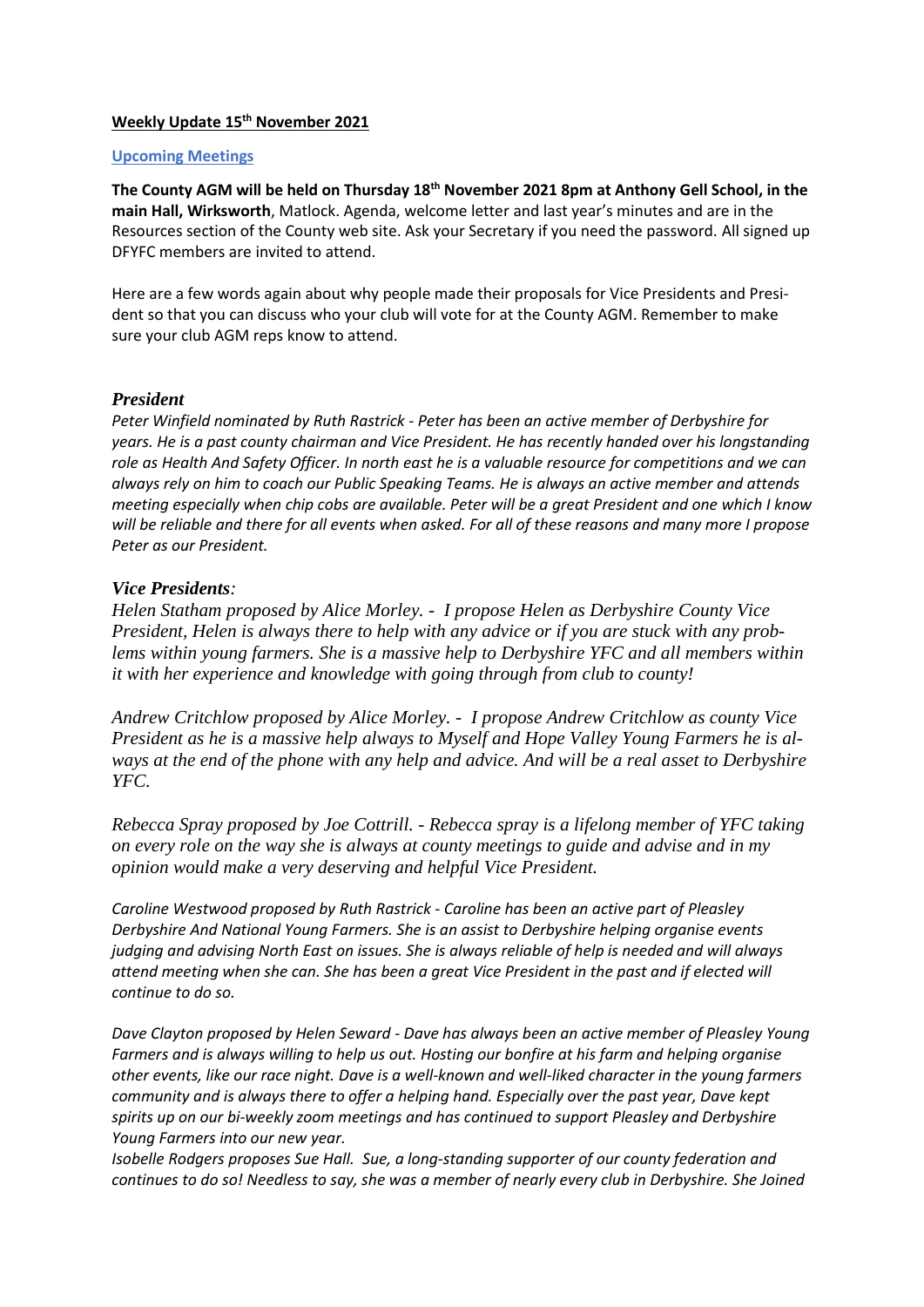*Pleasley as a 13 year old and started Public Speaking and lots of other competitions as a Junior. When she was 18 went to Teachers Training College at Retford and joined there for three years as well as a member in Pleasley. When she was 21 her love led her to be a member of Barlow so joined there and was Secretary then the first girl to be Chairman. She later became Club Leader during her time she was National Chairman. She had Lots of good times at Barlow and won the Rally for the first time. After this time she moved to Belper and eventually she became Club Leader at Belper- She then later moved to a farm near Ashbourne and both her kids were Club Secretary there and she became Club President. Sue would be an excellent addition to the Derbyshire committee as a Vice President. - Sue has always played an active role in Young Farmers including judging competitions and attending events to support members! Sue is always on hand to give advice and support and nothing is ever too much trouble!*

**E&A Committee Meeting** - Thursday 9<sup>th</sup> December, at The Duke William 8pm.

## **Upcoming Competitions**

### **EWF Saturday 20th and Sunday 21st November, Stafford Show Ground**

**National Stockjudging** – Clubs please remind Under 18s families to complete the jotform permission forms emailed to them by NFYFC if not done so already. Well done to all those going through to the National Finals and to the Staffs event. National Finals take place on Saturday and Sunday.

**Staffs competition** is on the Sunday.

**County Competitions Day - Sunday 6th February 2022.** Please see the Derbyshire County Competitions programme for events that are taking place. (in Resources of the County web site)

Entries are due to be sent in to County Office at the latest 2 weeks before so this will be Friday 21<sup>st</sup> January 2022

### **Upcoming Events**

**Derby Snow Ball** 21st November at Pride Park 8.30pm. See Derby facebook for more info. Advisable to book tickets beforehand as no guarantee of tickets on the door this is a popular event.

**Buxton Ball** 17<sup>th</sup> December

### **News**

From Cameron, a Senior Producer at KMTV. We are currently producing a factual television series along with the British Film Institute and the University of Kent. It's called Generation Genome and is a six-part science series on genetics targeted at a 11-14 -year-old audience.

Each episode will have two parts. The first half will present a genetic theme (e.g. fertility, food production, genomic health, ancient DNA, science versus science fiction) and introduce a question for critical analysis. Effectively, this half will be a short documentary. The second half will be a Question Time styled debate with a young audience and a panel of experts (scientists and nonscientists including psychologists, faith leaders, human rights advocates, politicians, lawyers, medics etc.).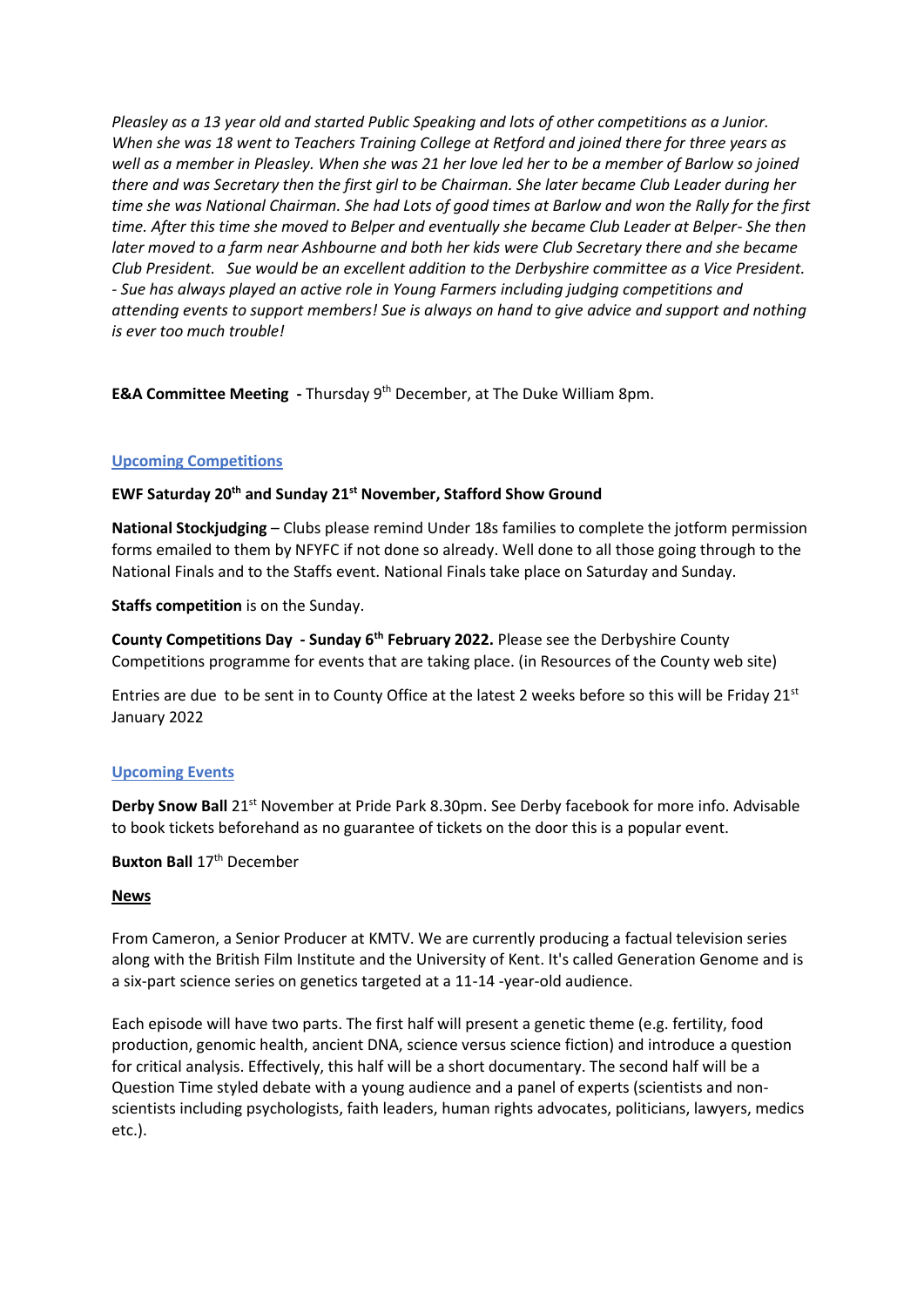One of the episodes is called Growing Genomes, and in it we will examine the role of genetics in food production, and how it can possibly solve issues surrounding hunger and sustainability in the future.

We are working on producing a short package as part of the episode which highlights how genetics comes into play in agriculture, specifically in breeding livestock, and are working with Dr Navaratnam Partheeban to discuss the science around this area. We are looking for young farmers, between the ages of 11-16, who would like to be on camera to explore these topics with Dr Partheeban.

They would need to be available for a filming slot of between 4-5 hours in November or December and willing to have a small crew of 3-4 people come to their farm. We would film them showing some of the tasks they get up to on the farm as well as discussing the role of genetics in agriculture (a knowledge of these genetics is ideal but not essential as Dr Partheeban will go into the finer detail here).

The series will be released on KMTV and through the BFI platforms in 2022, before being distributed as a KS3 resource in schools across the UK. I'd be happy to answer any questions you might have and can be reached at [camtucker@kmtv.co.uk](mailto:camtucker@kmtv.co.uk) or 07808 632873. I would also be happy to arrange a Zoom call if you prefer.

**Charity DKMS.** My name is Emma, I work at GLW Feeds and when I can I volunteer for the charity DKMS.

I'm writing to you to enquire if Derbyshire YFC would be interested in participating in an event I'm planning at GLW Feeds for the charity.

About DKMS: Our mission is to help every blood cancer patient in need. DKMS is an international charity dedicated to the fight against blood cancer and blood disorders – always with the purpose of providing as many patients as possible with a second chance at life.

#### GLW vs Blood Cancer

We'd like to take the opportunity to raise awareness of the blood stem cell register, and what it means to join - to be on standby to cure someone's cancer and save their life.

The event is a registration event/donor drive for the blood cancer charity DKMS. You may have heard of other charities such as Anthony Nolan, we have the same aims.

If you're interested in getting involved, I'd like to hear from you. I could support you in holding a registration event at your club. Emma Lund

01509 501 812 07799 076 997

**[EmmaLund@glw-feeds.co.uk](mailto:EmmaLund@glw-feeds.co.uk) manuformalund@glw-feeds.co.uk** 

#### **National News**

**The law on trailer test requirements has NOT yet altered**